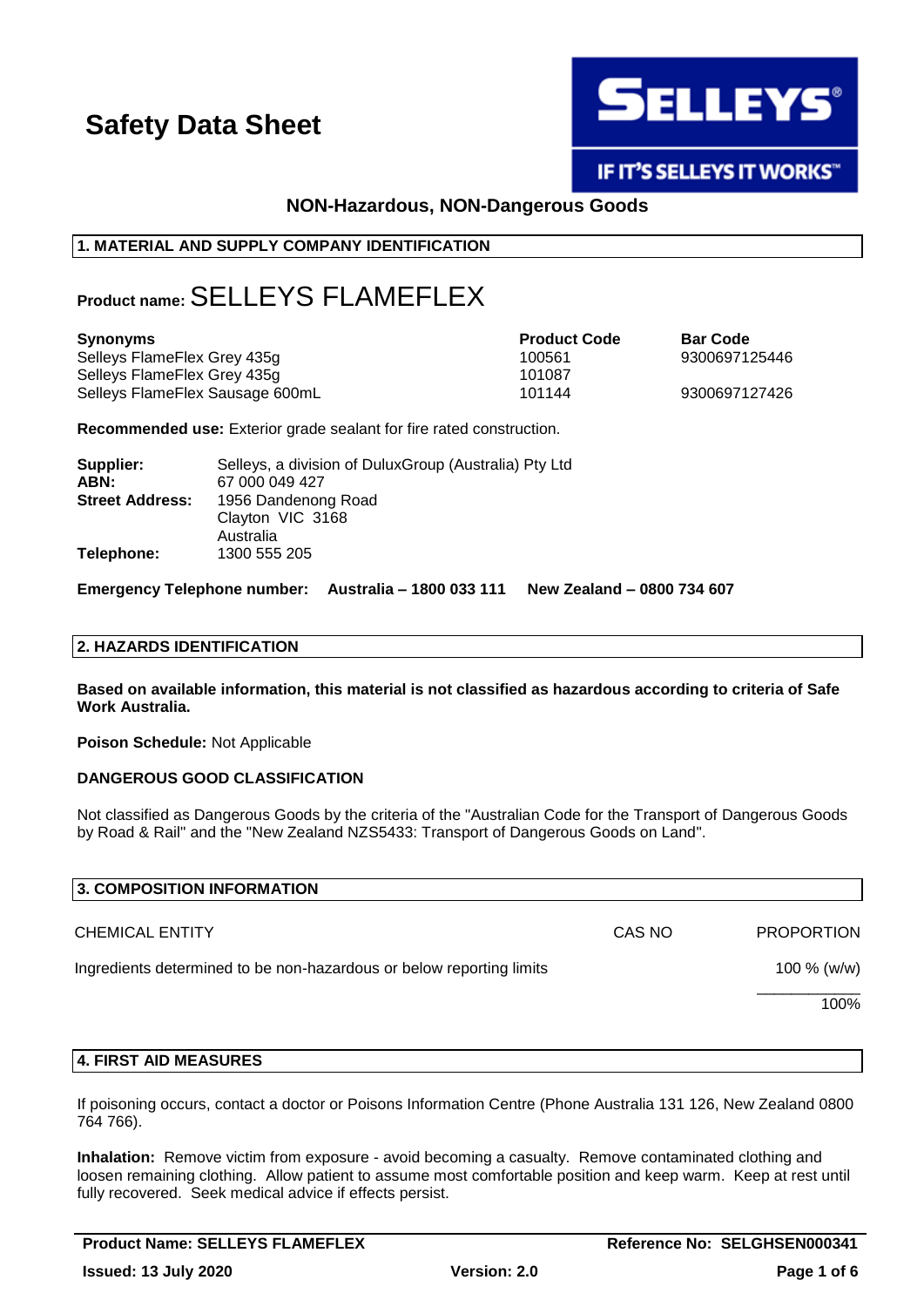

# IF IT'S SELLEYS IT WORKS"

**Skin Contact:** If skin or hair contact occurs, remove contaminated clothing and flush skin and hair with running water. If swelling, redness, blistering or irritation occurs seek medical assistance.

**Eye contact:** If in eyes wash out immediately with water. In all cases of eye contamination it is a sensible precaution to seek medical advice.

**Ingestion:** Rinse mouth with water. If swallowed, do NOT induce vomiting. Give a glass of water to drink. Never give anything by the mouth to an unconscious patient. If vomiting occurs give further water. Seek medical advice.

**PPE for First Aiders:** Wear safety shoes, overalls, gloves, safety glasses. Available information suggests that gloves made from nitrile rubber should be suitable for intermittent contact. However, due to variations in glove construction and local conditions, the user should make a final assessment. Always wash hands before smoking, eating, drinking or using the toilet. Wash contaminated clothing and other protective equipment before storing or re-using.

**Notes to physician:** Treat symptomatically.

#### **5. FIRE FIGHTING MEASURES**

**Hazchem Code:** Not applicable.

**Suitable extinguishing media:** If material is involved in a fire use water fog (or if unavailable fine water spray), alcohol resistant foam, standard foam, dry agent (carbon dioxide, dry chemical powder).

**Specific hazards:** Combustible material.

**Fire fighting further advice:** On burning or decomposing may emit toxic fumes. Fire fighters to wear selfcontained breathing apparatus and suitable protective clothing if risk of exposure to vapour or products of combustion or decomposition.

## **6. ACCIDENTAL RELEASE MEASURES**

#### **SMALL SPILLS**

Wear protective equipment to prevent skin and eye contamination. Avoid inhalation of vapours or dust. Wipe up with absorbent (clean rag or paper towels). Collect and seal in properly labelled containers or drums for disposal.

#### **LARGE SPILLS**

Clear area of all unprotected personnel. Slippery when spilt. Avoid accidents, clean up immediately. Wear protective equipment to prevent skin and eye contamination and the inhalation of dust. Work up wind or increase ventilation. Cover with damp absorbent (inert material, sand or soil). Sweep or vacuum up, but avoid generating dust. Collect and seal in properly labelled containers or drums for disposal. If contamination of crops, sewers or waterways has occurred advise local emergency services.

### **Dangerous Goods - Initial Emergency Response Guide No:** Not applicable

#### **7. HANDLING AND STORAGE**

**Handling:** Avoid eye contact and repeated or prolonged skin contact. Avoid inhalation of dust.

**Storage:** Store in a cool, dry, well-ventilated place and out of direct sunlight. Store away from foodstuffs. Store away from incompatible materials described in Section 10. Store away from sources of heat and/or ignition. Keep container standing upright. Keep containers closed when not in use - check regularly for spills.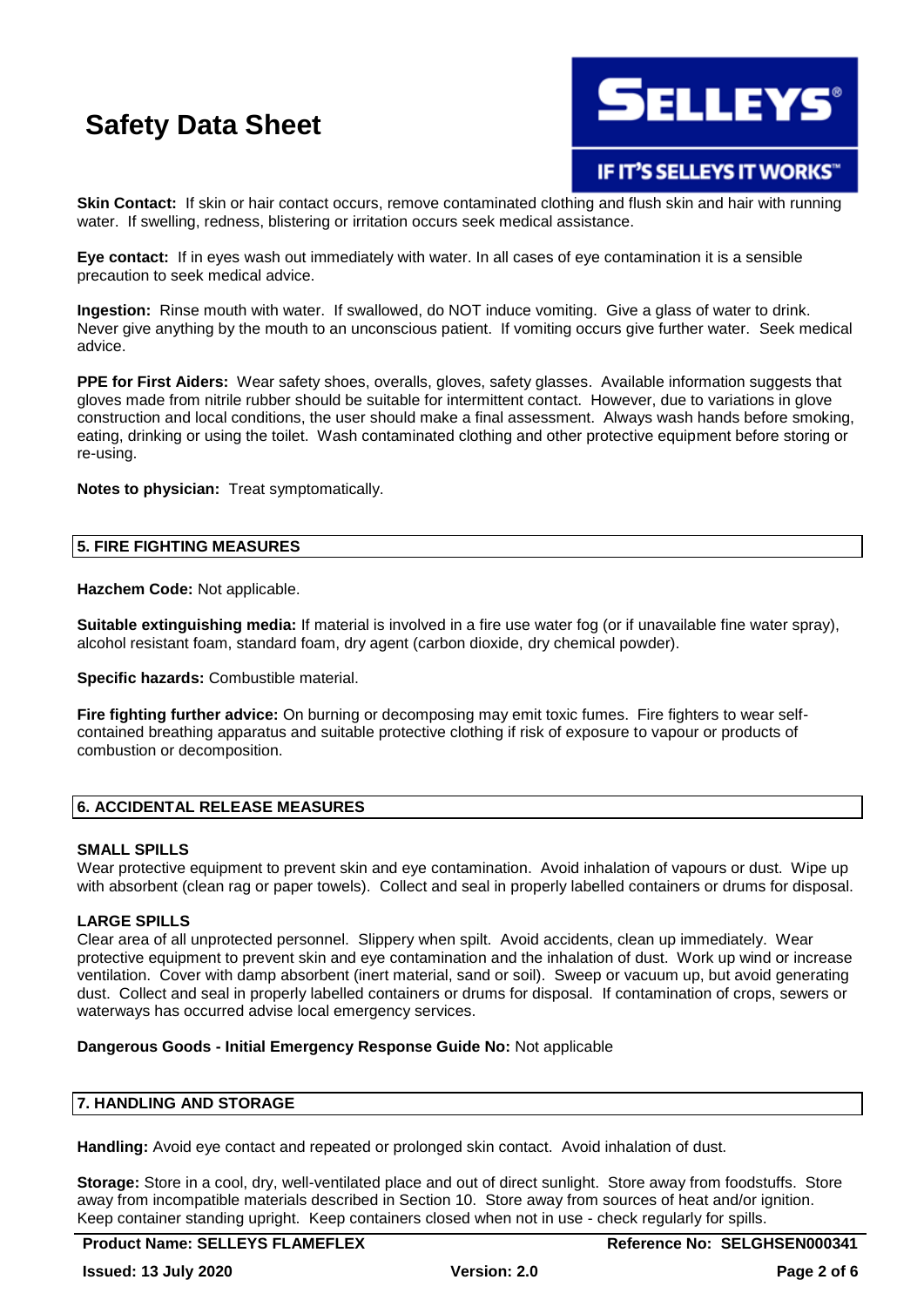

#### **8. EXPOSURE CONTROLS / PERSONAL PROTECTION**

**National occupational exposure limits:** No value assigned for this specific material by Safe Work Australia.

**Biological Limit Values:** As per the "National Model Regulations for the Control of Workplace Hazardous Substances (Safe Work Australia)" the ingredients in this material do not have a Biological Limit Allocated.

**Engineering Measures:** Natural ventilation should be adequate under normal use conditions.

**Personal Protection Equipment:** SAFETY SHOES, OVERALLS, GLOVES, SAFETY GLASSES.

Wear safety shoes, overalls, gloves, safety glasses. Available information suggests that gloves made from nitrile rubber should be suitable for intermittent contact. However, due to variations in glove construction and local conditions, the user should make a final assessment. Always wash hands before smoking, eating, drinking or using the toilet. Wash contaminated clothing and other protective equipment before storing or re-using.

**Hygiene measures:** Keep away from food, drink and animal feeding stuffs. When using do not eat, drink or smoke. Wash hands prior to eating, drinking or smoking. Avoid contact with clothing. Avoid eye contact and repeated or prolonged skin contact. Avoid inhalation of dust. Ensure that eyewash stations and safety showers are close to the workstation location.

#### **9. PHYSICAL AND CHEMICAL PROPERTIES**

| Form:   | Paste          |
|---------|----------------|
| Colour: | Grev           |
| Odour:  | Characteristic |

**Solubility:** Insoluble in water **Specific Gravity:** 1.47 **Relative Vapour Density (air=1):** >1 **Vapour Pressure (20 °C):** N Av **Flash Point (°C):** N App **Flammability Limits (%):** N App **Autoignition Temperature (°C):** N Av **Melting Point/Range (°C):** N Av **Boiling Point/Range (°C):** N Av **pH:** N Av **Viscosity:**  $>21$  mm<sup>2</sup>/s @ 40 °C **Total VOC (g/Litre):** N Av

(Typical values only - consult specification sheet)  $N Av = Not available, N App = Not applicable$ 

#### **10. STABILITY AND REACTIVITY**

**Chemical stability:** This material is thermally stable when stored and used as directed.

**Conditions to avoid:** Elevated temperatures and sources of ignition.

**Incompatible materials:** Oxidising agents.

**Hazardous decomposition products:** Oxides of carbon and nitrogen, smoke and other toxic fumes.

| <b>Product Name: SELLEYS FLAMEFLEX</b> |
|----------------------------------------|
|----------------------------------------|

**Reference No: SELGHSEN000341**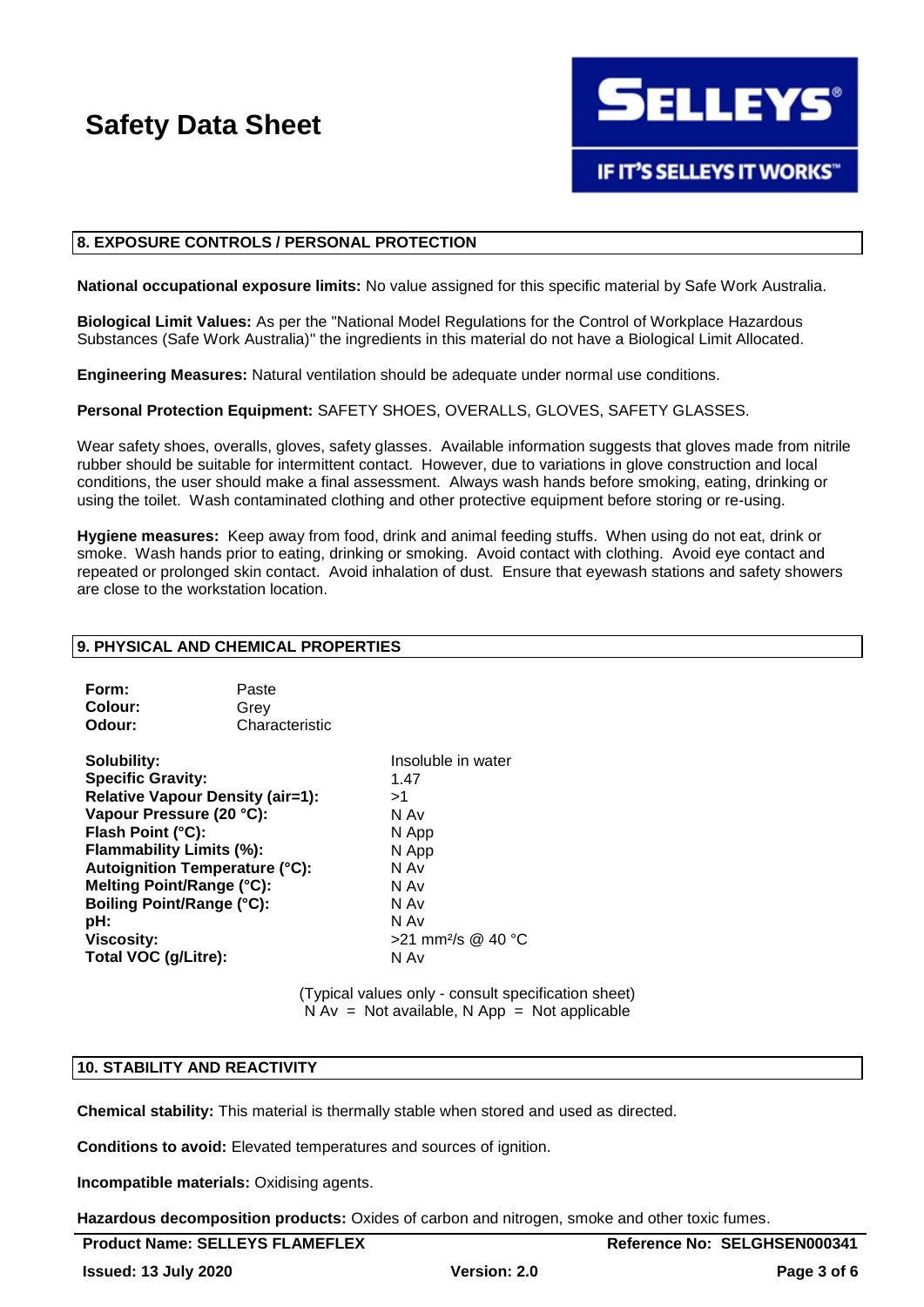

**Hazardous reactions:** No known hazardous reactions.

#### **11. TOXICOLOGICAL INFORMATION**

No adverse health effects expected if the product is handled in accordance with this Safety Data Sheet and the product label. Symptoms or effects that may arise if the product is mishandled and overexposure occurs are:

#### **Acute Effects**

**Inhalation:** Material may be an irritant to mucous membranes and respiratory tract.

**Skin contact:** Contact with skin may result in irritation.

**Ingestion:** Swallowing can result in nausea, vomiting and irritation of the gastrointestinal tract.

**Eye contact:** May be an eye irritant. Exposure to the dust may cause discomfort due to particulate nature. May cause physical irritation to the eyes.

#### **Acute toxicity**

**Inhalation:** This material has been classified as non-hazardous. Acute toxicity estimate (based on ingredients):  $LC50 > 5$  mg/L

**Skin contact:** This material has been classified as non-hazardous. Acute toxicity estimate (based on ingredients): >2,000 mg/Kg bw

**Ingestion:** This material has been classified as non-hazardous. Acute toxicity estimate (based on ingredients): >2,000 mg/Kg bw

**Corrosion/Irritancy:** Eye: this material has been classified as not corrosive or irritating to eyes. Skin: this material has been classified as not corrosive or irritating to skin.

**Sensitisation:** Inhalation: this material has been classified as not a respiratory sensitiser. Skin: this material has been classified as not a skin sensitiser.

**Aspiration hazard:** This material has been classified as non-hazardous.

**Specific target organ toxicity (single exposure):** This material has been classified as non-hazardous.

#### **Chronic Toxicity**

**Mutagenicity:** This material has been classified as non-hazardous.

**Carcinogenicity:** This material has been classified as non-hazardous.

**Reproductive toxicity (including via lactation):** This material has been classified as non-hazardous.

**Specific target organ toxicity (repeat exposure):** This material has been classified as non-hazardous.

# **12. ECOLOGICAL INFORMATION**

Avoid contaminating waterways.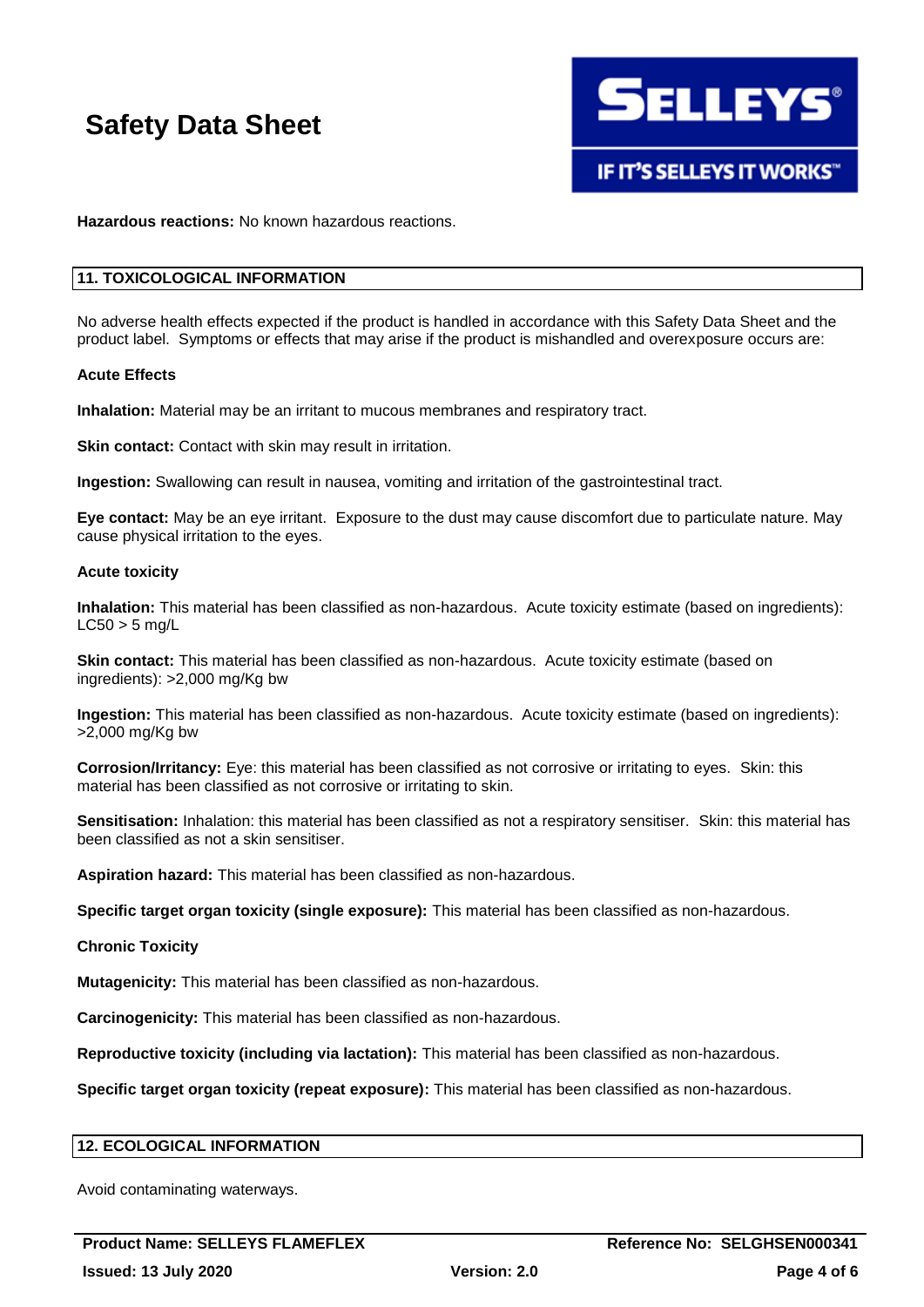

IF IT'S SELLEYS IT WORKS"

**Acute aquatic hazard:** This material has been classified as non-hazardous. Acute toxicity estimate (based on ingredients): >100 mg/L

**Long-term aquatic hazard:** This material has been classified as non-hazardous. Non-rapidly or rapidly degradable substance for which there are adequate chronic toxicity data available OR in the absence of chronic toxicity data, Acute toxicity estimate (based on ingredients): >100 mg/L, where the substance is not rapidly degradable and/or BCF  $<$  500 and/or log  $K_{ow}$   $<$  4.

**Ecotoxicity:** No information available.

**Persistence and degradability:** No information available.

**Bioaccumulative potential:** No information available.

**Mobility:** No information available.

### **13. DISPOSAL CONSIDERATIONS**

Persons conducting disposal, recycling or reclamation activities should ensure that appropriate personal protection equipment is used, see "Section 8. Exposure Controls and Personal Protection" of this SDS.

If possible material and its container should be recycled. If material or container cannot be recycled, dispose in accordance with local, regional, national and international Regulations.

### **14. TRANSPORT INFORMATION**

#### **ROAD AND RAIL TRANSPORT**

Not classified as Dangerous Goods by the criteria of the "Australian Code for the Transport of Dangerous Goods by Road & Rail" and the "New Zealand NZS5433: Transport of Dangerous Goods on Land".

#### **MARINE TRANSPORT**

Not classified as Dangerous Goods by the criteria of the International Maritime Dangerous Goods Code (IMDG Code) for transport by sea.

#### **AIR TRANSPORT**

Not classified as Dangerous Goods by the criteria of the International Air Transport Association (IATA) Dangerous Goods Regulations for transport by air.

## **15. REGULATORY INFORMATION**

### **This material is not subject to the following international agreements:**

Montreal Protocol (Ozone depleting substances) The Stockholm Convention (Persistent Organic Pollutants) The Rotterdam Convention (Prior Informed Consent) Basel Convention (Hazardous Waste)

International Convention for the Prevention of Pollution from Ships (MARPOL)

### **This material/constituent(s) is covered by the following requirements:**

• All components of this product are listed on or exempt from the Australian Inventory of Chemical Substances (AICS).

• All components of this product are listed on or exempt from the New Zealand Inventory of Chemical (NZIoC).

**HSNO Group Standard:** HSR002670 - Surface Coatings and Colourants (Subsidiary Hazard) Group Standard